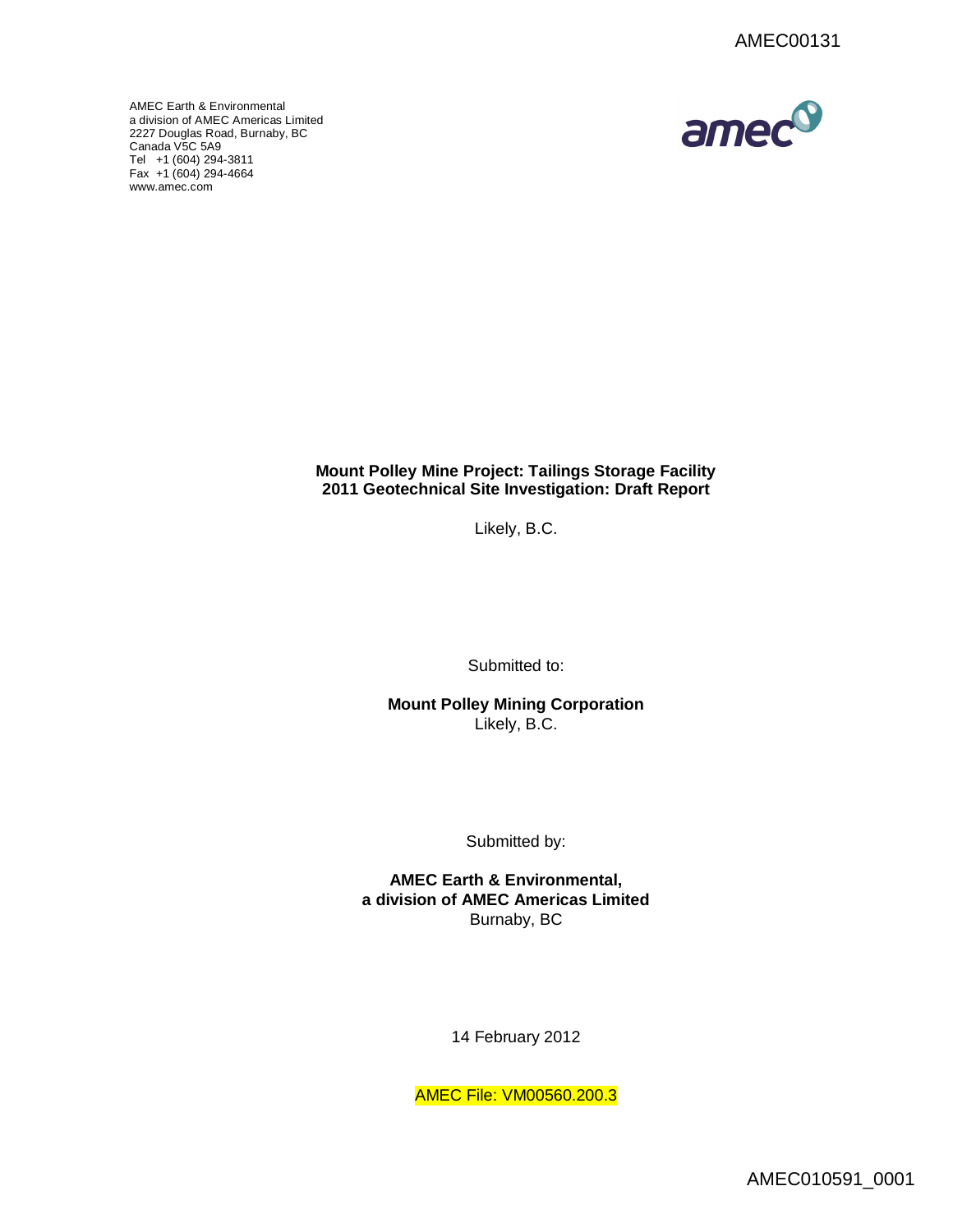

# **TABLE OF CONTENTS**

## Page

| 2.0 |     |  |
|-----|-----|--|
| 3.0 | 3.1 |  |
| 4 O |     |  |
|     |     |  |
|     |     |  |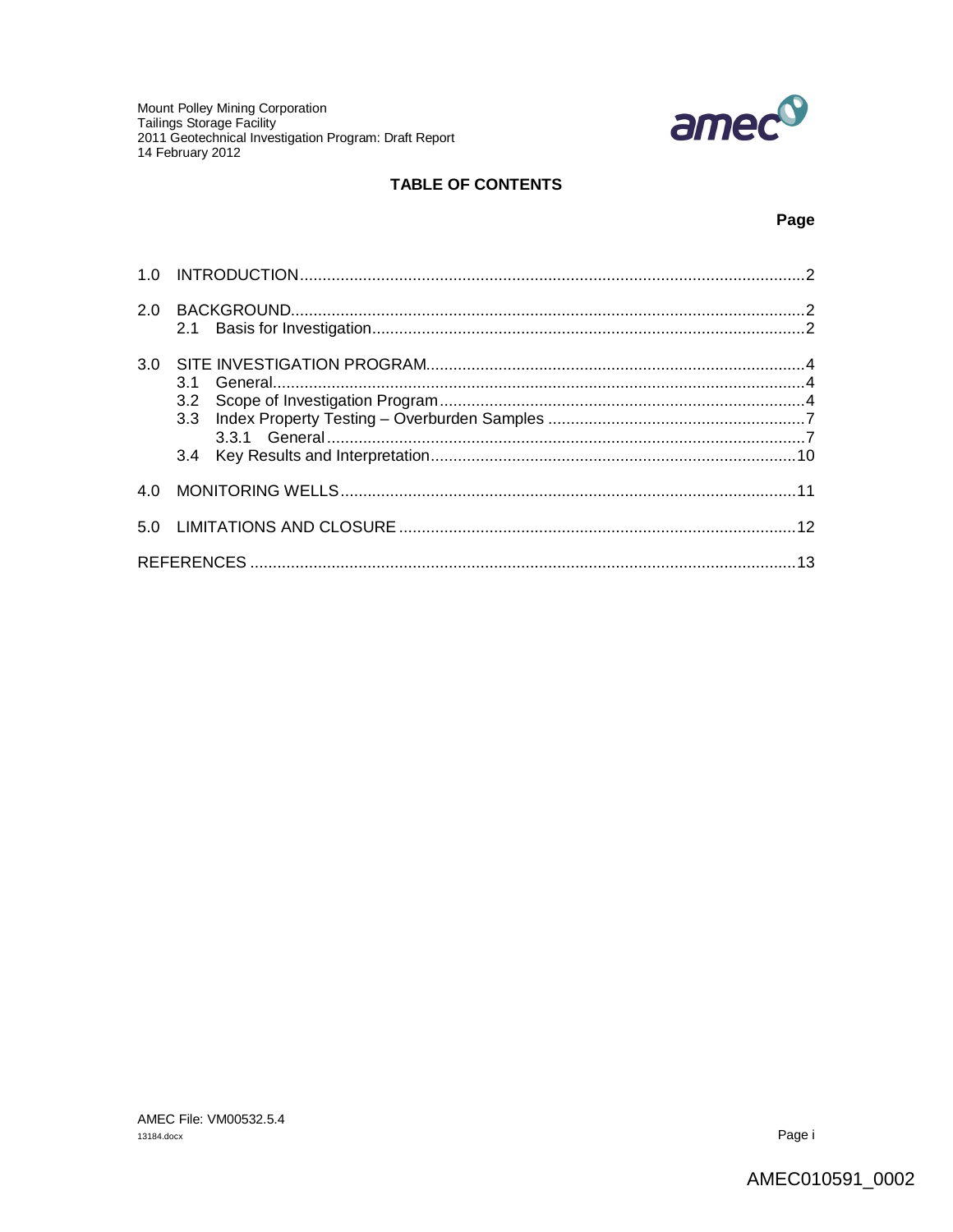

# **TABLE OF CONTENTS**

**Page**

# **LIST OF TABLES**

Table 3.1: Summary of Site Investigation Drill Holes ..............................................................5

# **LIST OF FIGURES**

## **LIST OF DRAWINGS**

| Drawing 2011.01:<br>Drawing 2011.02:<br>Drawing 2011.03:<br>Drawing 2011.04:<br>Drawing 2011.05:<br>Drawing 2011.06:<br>Drawing 2011.07:<br>Drawing 2011.08:<br>Drawing 2011.09:<br>Drawing 2011.10: | 2011 Instrumentation Plan<br>Instrumentation Plan<br>Main Embankment - Section E<br>Main Embankment - Section C<br>Main Embankment - Section A<br>Main Embankment - Section B<br>Main Embankment - Section K<br>Perimeter Embankment - Section J<br>Perimeter Embankment - Sections D & G<br>South Embankment - Sections F & I |
|------------------------------------------------------------------------------------------------------------------------------------------------------------------------------------------------------|--------------------------------------------------------------------------------------------------------------------------------------------------------------------------------------------------------------------------------------------------------------------------------------------------------------------------------|
| Drawing 2011.11:                                                                                                                                                                                     | 2011 Monitoring Well Plan                                                                                                                                                                                                                                                                                                      |
|                                                                                                                                                                                                      |                                                                                                                                                                                                                                                                                                                                |

# **LIST OF APPENDICES**

| APPENDIX A        | 2011 Laboratory Testing Data              |
|-------------------|-------------------------------------------|
| <b>APPENDIX B</b> | 2011 Borehole Site Investigation Logs     |
| APPENDIX C        | <b>Vibrating Wire Calibration Reports</b> |
| APPENDIX D        | <b>Instrumentation Readings</b>           |
| <b>APPENDIX E</b> | Monitoring Well Drill Hole Logs           |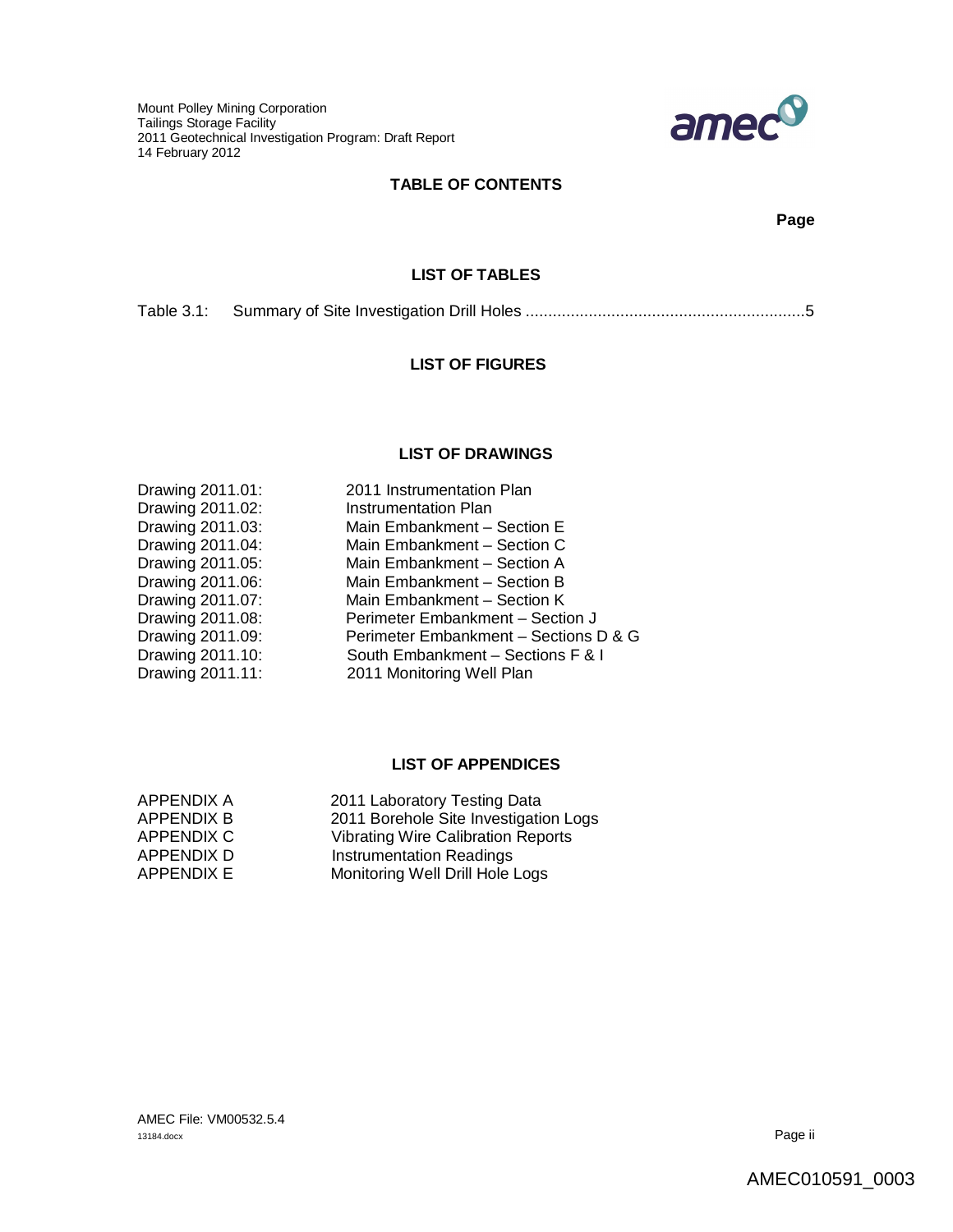

#### **IMPORTANT NOTICE**

This report was prepared exclusively for Mount Polley Mining Corporation by AMEC Environment & Infrastructure Limited, a wholly owned subsidiary of AMEC Americas Ltd. The quality of information, conclusions and estimates contained herein is consistent with the level of effort involved in AMEC services and based on: i) information available at the time of preparation, ii) data supplied by outside sources, and iii) the assumptions, conditions and qualifications set forth in this report. This report is intended to be used by Mount Polley Mining Corporation only, subject to the terms and conditions of its contract with AMEC. Any other use of, or reliance on, this report by any third party is at that party's sole risk.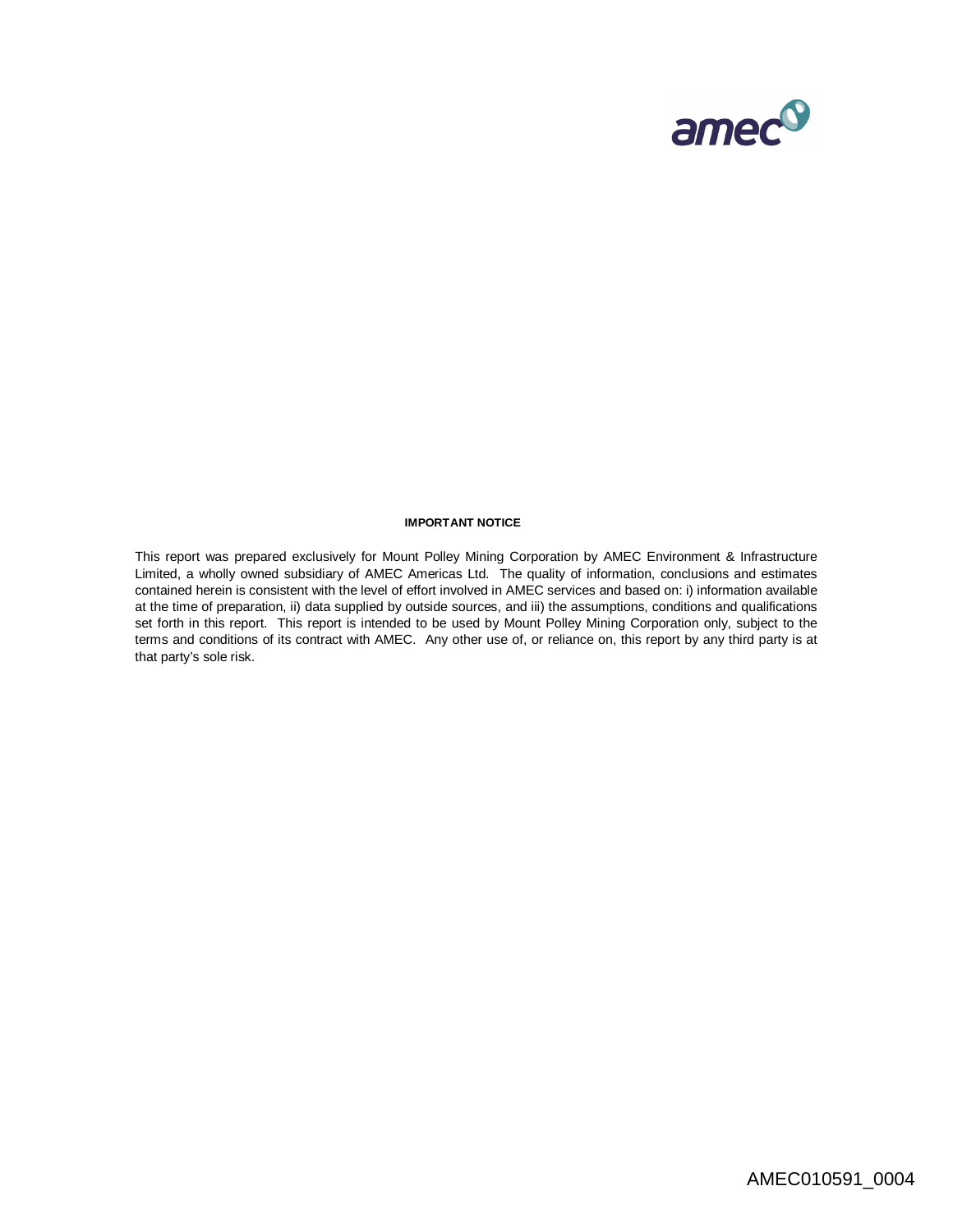

# **1.0 INTRODUCTION**

Mount Polley is a copper and gold mine owned by Imperial Metals Corporation and operated by the Mount Polley Mining Corporation (MPMC). The design and construction monitoring of the Tailings Storage Facility (TSF) embankment from mine start up to early 2011 had been completed under the direction of Knight Piesold Limited (KP). AMEC Environment and Infrastructure, a division of AMEC Americas (AMEC), assumed the role of engineer-of-record for the TSF embankment as of 28 January 2011.

A geotechnical investigation was undertaken in October 2011, based on the review of existing site instrumentation and as required to conform to TSF monitoring recommendations. The investigation comprised geotechnical drilling, installation of three slope indicators, eleven vibrating wire piezometers and was followed up by laboratory testing on selected samples. In conjunction with the investigation, the installation of four monitoring wells was also completed, at the request of MPMC.

## **2.0 BACKGROUND**

The Mount Polley mine is located 56 km northeast of Williams Lake, British Columbia. Operations began in 1997 and have continued to the present, with the exception of a temporary shutdown for economic reasons occurring between 2001 and 2005. The mine currently processes ore at a mill throughput rate of 20,000 tonnes per day. Tailings are deposited as slurry into a TSF comprised of a 4.2 km long earth and rockfill embankment, as shown in Drawing 2011.01. The embankment is formed of three sections of consistent modified centerline design but varying heights (Main, 45 m high; Perimeter, 27 m high; and South, 17 m high). The Stage 7 embankment raise, constructed in the summer of 2011, uniformly increased the TSF embankment crest elevation to approximately 960.1 m, a height increase of 2.0 m.

Historical data indicates that, as of June 2011, 93 piezometers have been installed along nine monitoring planes. Of the 93 piezometers, approximately forty percent currently function. Piezometers have been installed in the TSF embankment fills, foundations, and tailings deposits. Five slope inclinometers were installed near the downstream toe of the Main embankment, of which four currently function. Replacement of non-functioning instrumentation was initially recommended in the 2006 dam safety review (AMEC, 2006) and subsequently in the 2011 TSF review and recommendations memorandum (AMEC, 2011).

## **2.1 Basis for Investigation**

Based on AMEC's review of the existing Mount Polley TSF information, and instrumentation coverage (AMEC, 2011), there was a lack of full characterization of foundation soil conditions, pore pressures and potential movements within glaciolacustrine soils. The investigation was undertaken with efforts focussed on enhancing the understanding of these issues and in particular, the following three geotechnical issues:

1. *Glaciolacustrine foundation soils*: The 2006 Dam Safety Review (AMEC, 2006) and 2010 Dam Safety Inspection (KP, 2011) both highlighted the significance of any potential of presheared (i.e. low strength) planes within the glaciolacustrine soils present within the Mount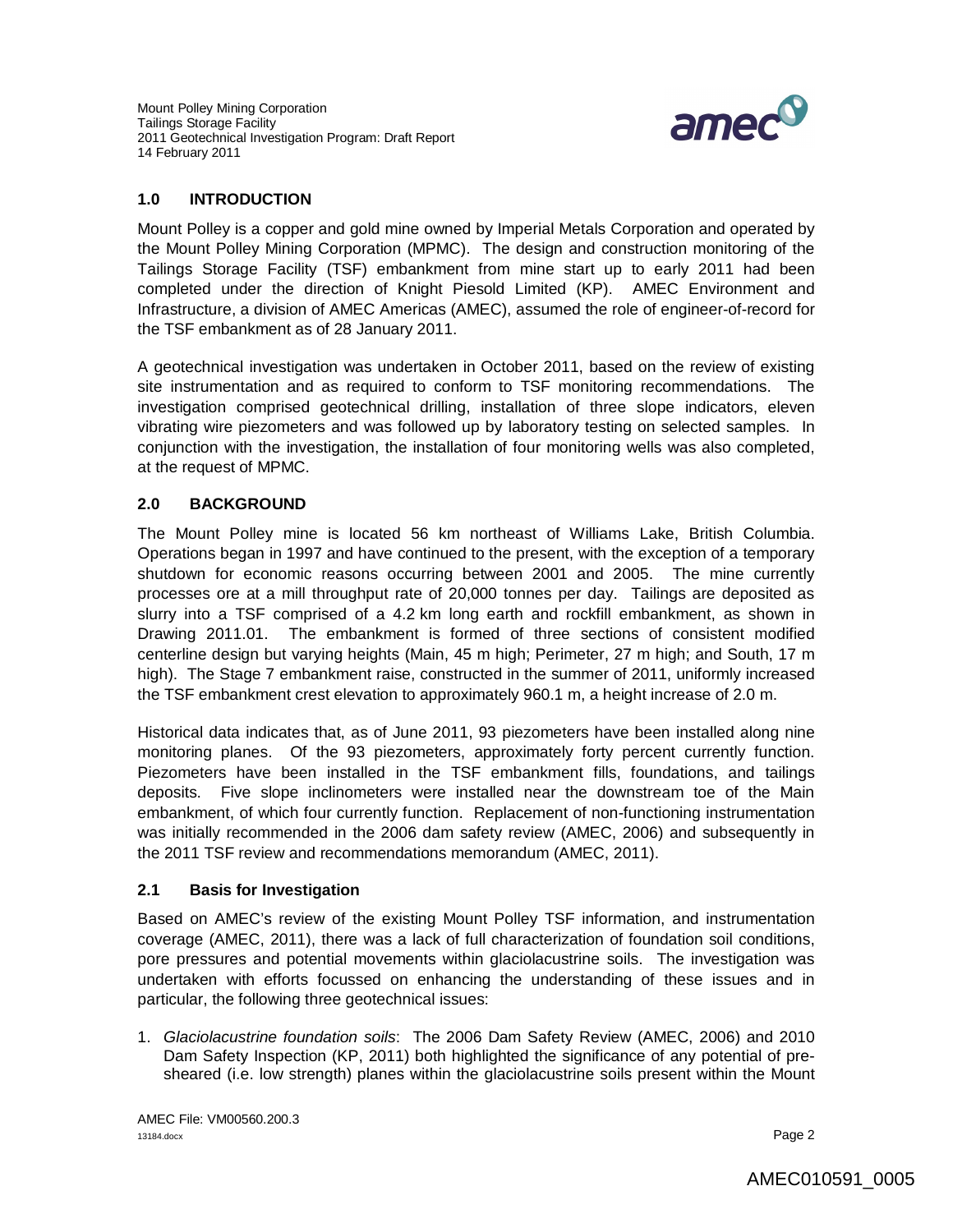

Polley TSF foundation soils and recommended additional testing be undertaken to improve characterisation of these soils. Specifically, the concern would be associated with any laterally continuous, high plastic clay varves within the glaciolacustrine soils that, if presheared to a low residual shear strength, would represent a weak planar feature within the foundation that would largely govern stability. Further, even if not pre-sheared, such clay varves could be driven to a low shear strength as a result of movements induced by the ongoing raising of the dam, thus making it important to monitor displacement patterns within these soils. It was movement (about 4 mm) within this foundation soil type noted by KP (2011) to have occurred in inclinometer SI01-02.

- 2. *Perimeter embankment crack:* The 2010 Dam Safety Inspection (KP, 2011) observed a crack at the eastern portion of the Perimeter embankment (at station 3+400 m) within the downstream rockfill shell. It is currently uncertain whether this crack is indicative of embankment slope movement (possibly related to till borrow excavation operations to the downstream, and/or foundation glaciolacustrine soils), or merely reflects localized rockfill settlement.
- 3. *South embankment foundation conditions*: AMEC's recent review of foundation conditions has revealed that very little information exists within the ultimate South embankment downstream toe area.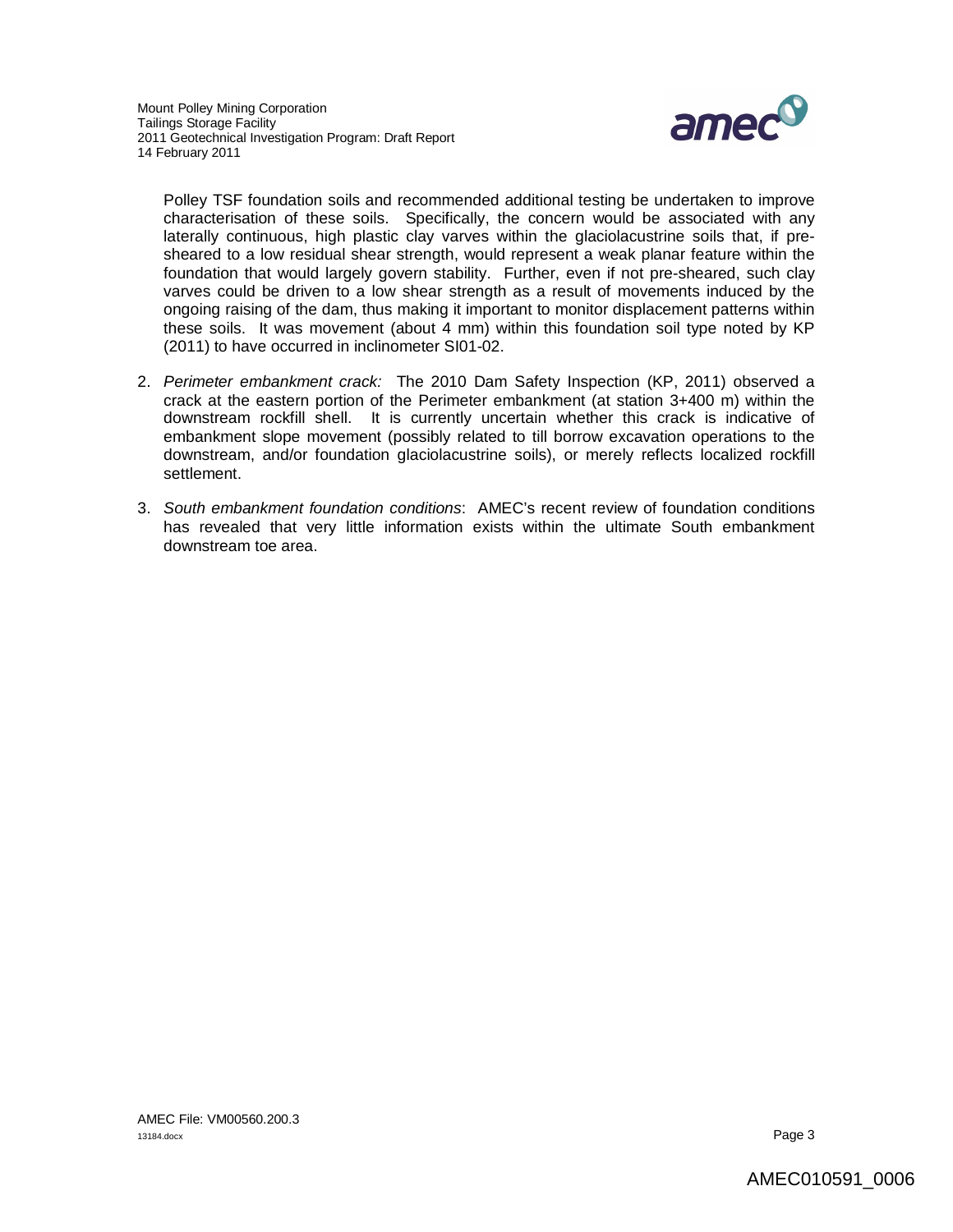

# **3.0 SITE INVESTIGATION PROGRAM**

#### **3.1 General**

The investigation was carried out from September 29 to October 11, 2011 in support of the TSF review and recommendations completed by AMEC.

## **3.2 Scope of Investigation Program**

A geotechnical site investigation for the three tailings dam embankments (perimeter, main, south) was carried out using a sonic drill rig and included completion and installation of 11 vibrating wire piezometers, and 3 slope inclinometers.

Each of the piezometer and inclinometer holes were drilled to depth with retrieval of continuous overburden core samples. The sample retrieval allowed characterisation of foundation soils (in particular, examination of the glaciolacustrine unit) and identification of appropriate piezometer tip installation locations. The method of grouted-in piezometers was used, allowing for rapid installation of multiple piezometers in a single borehole. Slope inclinometers were grouted into completed sonic drill holes.

The drill holes were advanced in the following locations based on the three geotechnical conditions mentioned in Section 2.1:

- 1. *Glaciolacustrine foundation soils*: Six piezometers and two inclinometers were advanced in the downstream toe area of the Main embankment, using the existing rockfill buttress as a platform. Two piezometers were advanced in the downstream toe area of the Perimeter embankment.
- 2. *Perimeter embankment crack:* Drill holes were advanced both on the embankment crest and adjacent to the downstream embankment toe at chainage 3+400. One inclinometer was installed at the crest while one piezometer was installed at the toe.
- 3. *South embankment foundation conditions:* Two piezometers were installed adjacent to the downstream toe area of the South embankment.

Locations of the drill holes are shown on Drawing 2011.01. Instrumentation sections are presented on Drawings 2011.02 through 2011.09.

A summary of the completed site investigation program is presented in Table 3.1. A summary of installed instrumentation details is presented in Table 3.2.

Laboratory tests including Atterberg Limits, moisture content determinations and grain size distributions for samples of overburden soil were carried out in AMEC's Prince George Materials Lab and are presented in Appendix A. Detailed visual inspection was also performed in the lab on selected samples. Drill hole logs from the program are provided in Appendix B.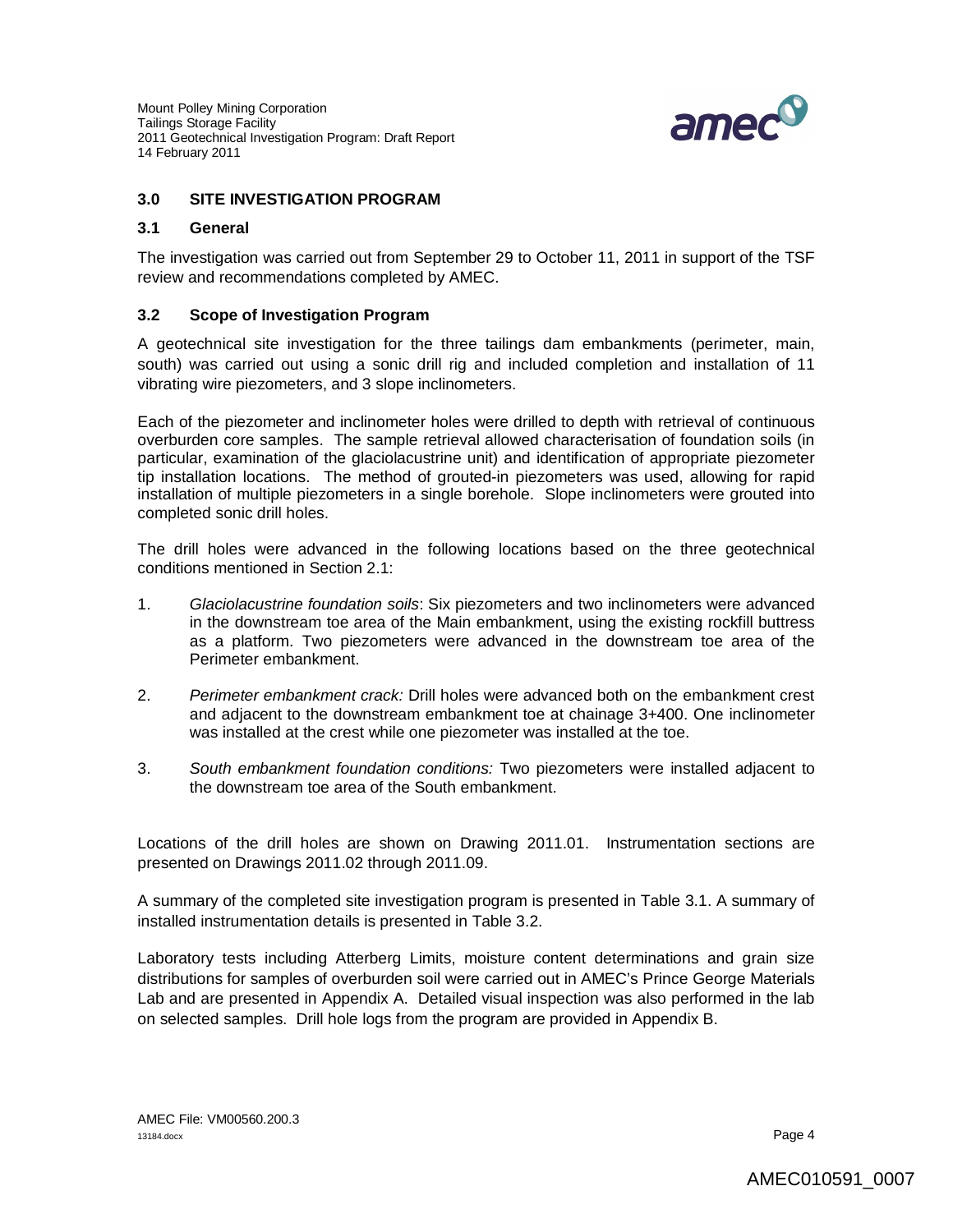



|                | <b>Coordinates</b> |                |                 | <b>Surface</b>          | <b>Total</b>                  |                      |  |
|----------------|--------------------|----------------|-----------------|-------------------------|-------------------------------|----------------------|--|
| <b>Hole ID</b> | <b>Northing</b>    | <b>Easting</b> | Instrumentation | <b>Elevation</b><br>(m) | <b>Drillhole</b><br>Depth (m) | Location             |  |
| VW11-01        | 5818480            | 594463         | Piezometer      | 941.0                   | 11.1                          | South Embankment     |  |
| VW11-02        | 5818343            | 594786         | Piezometer      | 945.1                   | 17.4                          |                      |  |
| VW11-03        | 5818272            | 595467         | Piezometer      | 927.0                   | 23.2                          |                      |  |
| VW11-04        | 5818309            | 595533         | Piezometer      | 921.6                   | 29.3                          |                      |  |
| VW11-05        | 5818410            | 595605         | Piezometer      | 920.6                   | 32.3                          | Main Embankment      |  |
| VW11-06        | 5818423            | 595686         | Piezometer      | 916.3                   | 35.4                          |                      |  |
| VW11-07        | 5818554            | 595850         | Piezometer      | 919.8                   | 43.3                          |                      |  |
| VW11-08        | 5818697            | 596027         | Piezometer      | 927.7                   | 47.5                          |                      |  |
| VW11-09        | 5819415            | 595928         | Piezometer      | 936.6                   | 41.7                          |                      |  |
| VW11-10        | 5819783            | 595410         | Piezometer      | 931.8                   | 42.4                          | Perimeter Embankment |  |
| VW11-11        | 5820031            | 594892         | Piezometer      | 940.9                   | 23.5                          |                      |  |
| SI11-01        | 5818353            | 595527         | Inclinometer    | 921.1                   | 44.8                          | Main Embankment      |  |
| SI11-02        | 5818716            | 595998         | Inclinometer    | 928.3                   | 49.4                          | Main Embankment      |  |
| SI11-04        | 5819780            | 595408         | Inclinometer    | 931.9                   | 43.3                          | Perimeter Embankment |  |

# *Table 3.1: Summary of Site Investigation Drill Holes*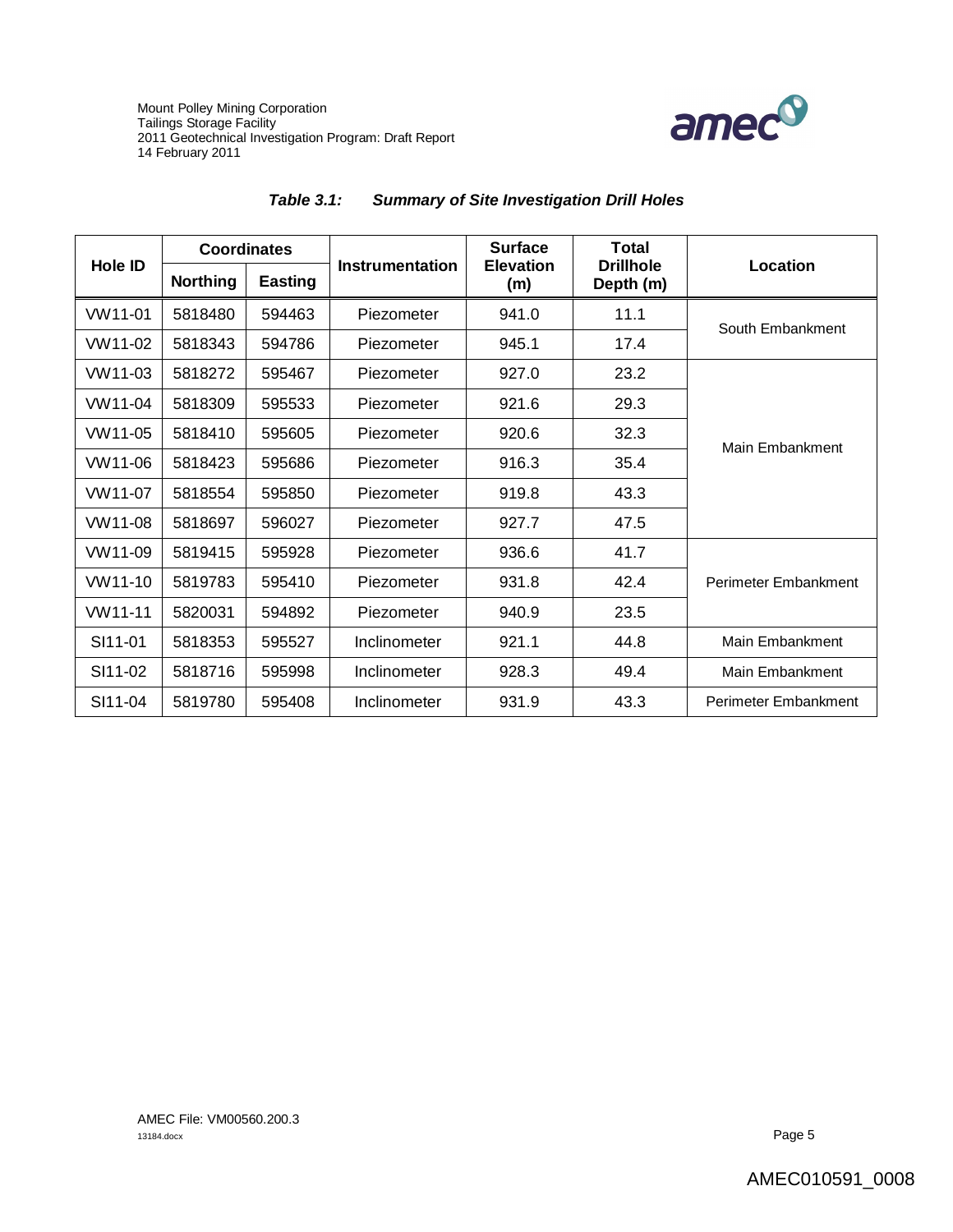

| <b>Hole ID</b>          | <b>Instrumentation</b><br>ID | <b>Instrumentation</b><br><b>Serial No.</b> | <b>Installation</b><br>Depth (m) | <b>Tip Location</b><br>(Soil Unit) |
|-------------------------|------------------------------|---------------------------------------------|----------------------------------|------------------------------------|
| VW11-01<br>(FX3)        | F <sub>5</sub>               | 1119797                                     | 7.0                              | <b>Foundation Till</b>             |
| VW11-02                 | 15                           | 1119796                                     | 7.6                              | <b>Foundation Till</b>             |
| (IX3)                   | 16                           | 1119792                                     | 10.4                             | Glaciolacustrine                   |
| VW11-03                 | E <sub>6</sub>               | 1119794                                     | 15.2                             | Glaciolacustrine                   |
| (EX4)                   | E7                           | 1119801                                     | 18.9                             | Glaciofluvial                      |
| <b>VW11-04</b>          | C <sub>11</sub>              | 1119798                                     | 12.5                             | Glaciolacustrine                   |
| (CX4)                   | C <sub>12</sub>              | 1119795                                     | 21.0                             | <b>Foundation Till</b>             |
|                         | A16                          | 1119799                                     | 12.2                             | Glaciolacustrine                   |
| VW11-05<br>(AX5)        | A17                          | 09-2810                                     | 16.8                             | Glaciolacustrine                   |
|                         | A18                          | 09-2808                                     | 24.4                             | <b>Foundation Till</b>             |
|                         | A19                          | 09-2811                                     | 10.7                             | Glaciolacustrine                   |
| VW11-06<br>(AX6)        | A20                          | 09-2809                                     | 15.2                             | Glaciolacustrine                   |
|                         | A21                          | 1119786                                     | 22.9                             | <b>Foundation Till</b>             |
|                         | <b>B11</b>                   | 1119793                                     | 13.7                             | Glaciolacustrine                   |
| <b>VW11-07</b><br>(BX4) | <b>B12</b>                   | 1119791                                     | 25.9                             | <b>Foundation Till</b>             |
|                         | <b>B13</b>                   | 1119785                                     | 31.1                             | Glaciolacustrine                   |
| <b>VW11-08</b>          | K1                           | 1119788                                     | 15.2                             | Glaciofluvial                      |
| (KX2)                   | K <sub>2</sub>               | 1119784                                     | 33.8                             | Glaciofluvial                      |
| <b>VW11-09</b><br>(JX1) | J <sub>1</sub>               | 1119800                                     | 19.4                             | <b>Foundation Till</b>             |
| VW11-10                 | D <sub>6</sub>               | 1119790                                     | 18.4                             | Glaciolacustrine                   |
| (DX4)                   | D7                           | 1119802                                     | 24.4                             | Glaciofluvial                      |
| <b>VW11-11</b>          | G <sub>4</sub>               | 1119789                                     | 6.1                              | <b>Foundation Till</b>             |
| (GX2)                   | G <sub>5</sub>               | 1119787                                     | 10.7                             | Glaciofluvial                      |

#### *Table 3.2: Summary of Instrumentation Details*

*Note: ID in brackets (eg. (FX3)) corresponds with existing Mount Polley instrumentation identification.*

Drill hole depths ranged from 11.1 to 49.4 m below ground surface. Holes with vibrating wire piezometer installations were backfilled with bentonite chips, sand, grout, and drill cuttings. Holes with slope inclinometer installations were backfilled with bentonite chips and pellets, sand, and grout. Typical piezometer installation details are shown on Figure 3.1.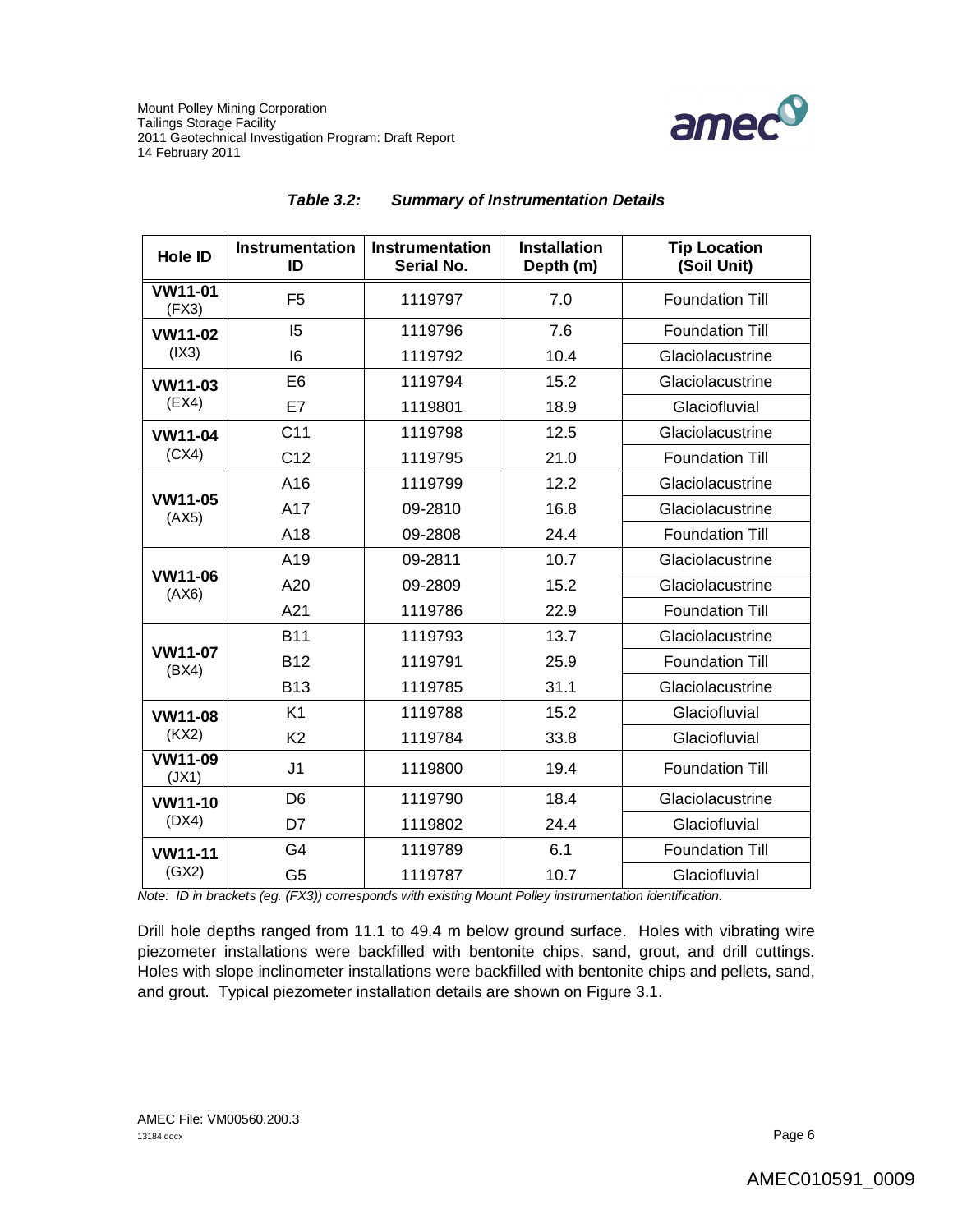





# **3.3 Index Property Testing – Overburden Samples**

#### **3.3.1 General**

Index property testing conducted on collected samples included moisture content tests, grain size analyses (including hydrometer analysis on selected samples), and Atterberg limits testing on samples with apparent plasticity.

A summary of laboratory testing from each drill hole is presented below in Table 3.3.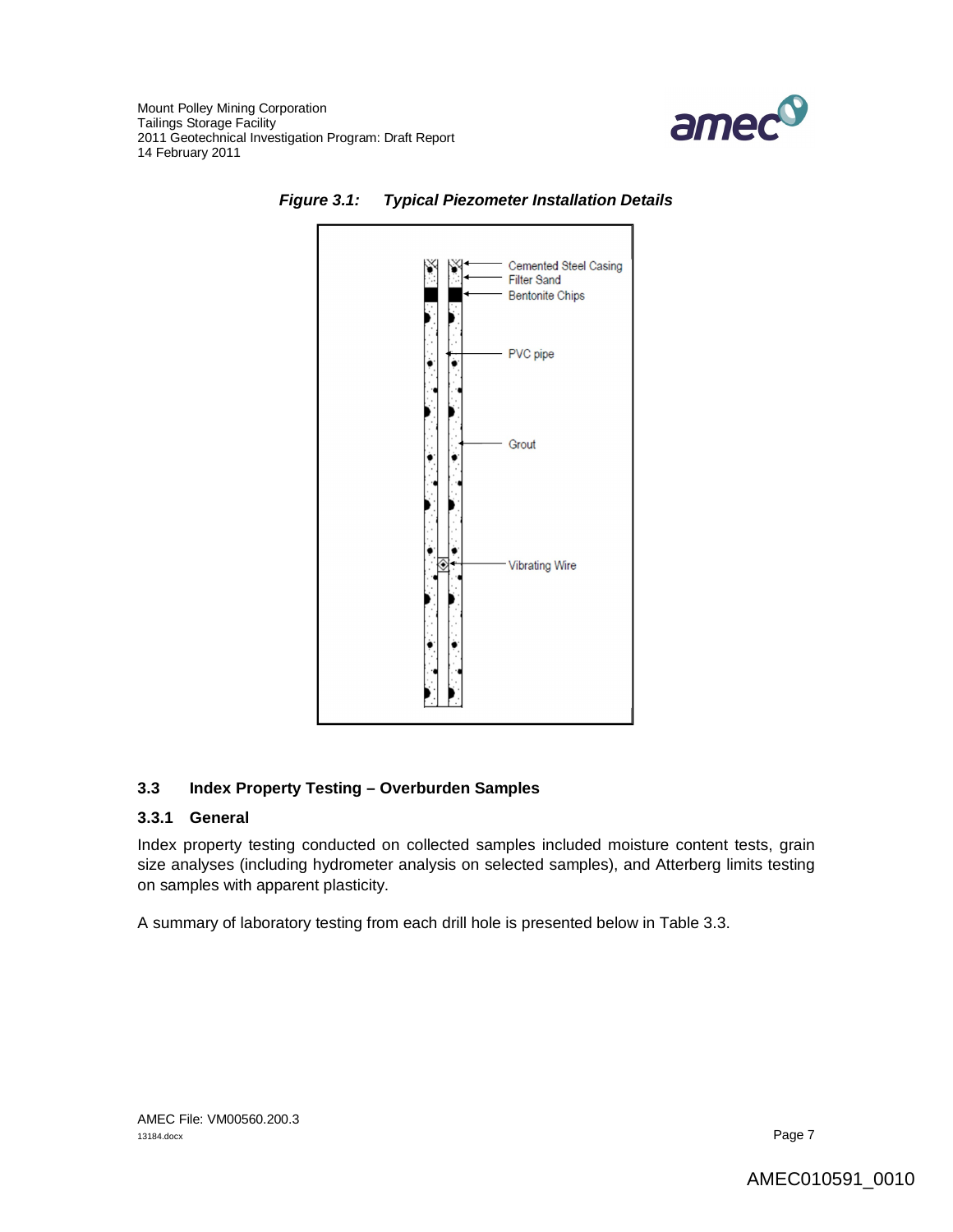

|                | <b>Total</b>                  | <b>No. of Samples Tested</b>              |                                   |                           |  |
|----------------|-------------------------------|-------------------------------------------|-----------------------------------|---------------------------|--|
| <b>Hole ID</b> | <b>Drillhole</b><br>Depth (m) | <b>Grain size</b><br><b>Determination</b> | <b>Moisture</b><br><b>Content</b> | <b>Atterberg</b><br>Limit |  |
| VW11-01        | 11.1                          | 1                                         | 4                                 | 0                         |  |
| VW11-02        | 17.4                          | 0                                         | 5                                 | 1                         |  |
| VW11-03        | 23.2                          | 0                                         | 5                                 | 1                         |  |
| VW11-04        | 29.3                          | 1                                         | 10                                | $\overline{2}$            |  |
| VW11-05        | 32.3                          | 0                                         | 9                                 | 2                         |  |
| VW11-06        | 35.4                          | 0                                         | 19                                | 0                         |  |
| VW11-07        | 43.3                          | 0                                         | 17                                | 3                         |  |
| VW11-08        | 47.5                          | 4                                         | 31                                | 1                         |  |
| VW11-09        | 41.7                          | 3                                         | 18                                | 0                         |  |
| VW11-10        | 42.4                          | 2                                         | 25                                | 4                         |  |
| VW11-11        | 23.5                          | 1                                         | 18                                | 0                         |  |
| SI11-01        | 44.8                          | 3                                         | 8                                 | 1                         |  |
| SI11-02        | 49.4                          | 2                                         | 26                                | 5                         |  |
| SI11-04        | 43.3                          | 1                                         | 4                                 | 0                         |  |

### *Table 3.3: Summary of Laboratory Testing – Vibrating Wires and Slope Inclinometers*

*Note: 23 samples were tested from collected boxed core at VW11-06, VW11-08 and SI11-04. All other samples were grab samples.*

Calibration reports for each of the installed vibrating wire's are provided in Appendix C. Readings of new instrumentation are presented in Appendix D. A summary of piezometer readings from February 4, 2012 are shown in Figure 3.1.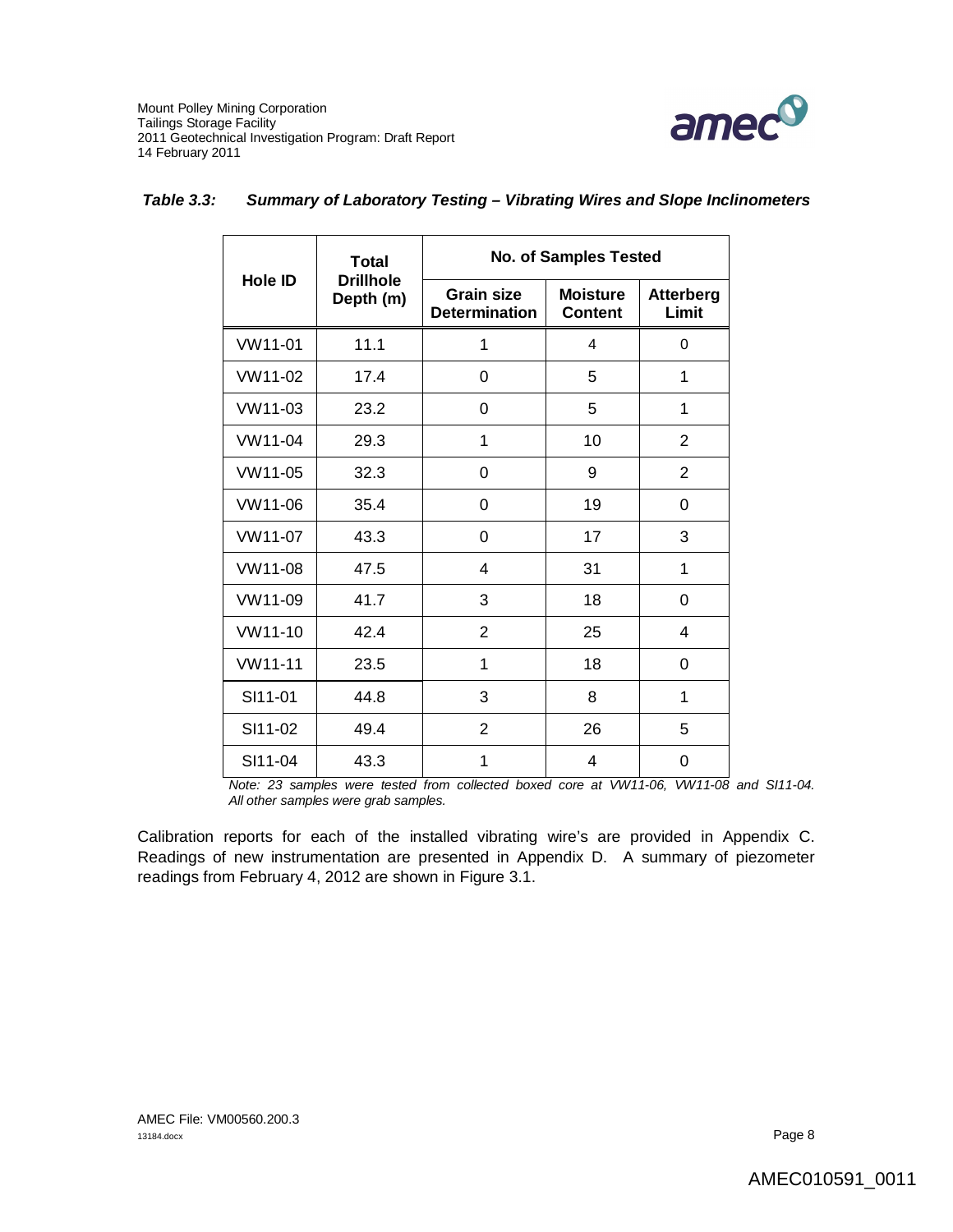

| <b>Location</b> | Instrumentation<br>ID | <b>Tip Material</b>    | Fill<br><b>Elevation</b><br>(m) | <b>Elevation</b><br>Head (m) |
|-----------------|-----------------------|------------------------|---------------------------------|------------------------------|
| $7 + 52$        | F <sub>5</sub>        | <b>Foundation Till</b> | 941                             | 942.3                        |
| $11+00$         | 15                    | <b>Foundation Till</b> | 945.1                           | 946.6                        |
|                 | 16                    | Glaciolacustrine       |                                 | 946.6                        |
| $17 + 60$       | E <sub>6</sub>        | Glaciolacustrine       | 927                             | 917.7                        |
|                 | E7                    | Glaciofluvial          |                                 | 918.1                        |
| $18 + 45$       | C <sub>11</sub>       | Glaciolacustrine       | 921.6                           | 914.8                        |
|                 | C <sub>12</sub>       | <b>Foundation Till</b> |                                 | 906.2                        |
|                 | A16                   | Glaciolacustrine       |                                 | 913.7                        |
| $19 + 60$       | A17                   | Glaciolacustrine       | 920.6                           | 913.5                        |
|                 | A18                   | <b>Foundation Till</b> |                                 | 915.4                        |
|                 | A19                   | Glaciolacustrine       | 916.3                           | 910.2                        |
| $20 + 30$       | A20                   | Glaciolacustrine       |                                 | 911.7                        |
|                 | A21                   | <b>Foundation Till</b> |                                 | 914.5                        |
|                 | <b>B11</b>            | Glaciolacustrine       |                                 | 916.7                        |
| $22+40$         | <b>B12</b>            | <b>Foundation Till</b> | 919.8                           | 918.1                        |
|                 | <b>B13</b>            | Glaciolacustrine       |                                 | 917.8                        |
| $24 + 70$       | K <sub>1</sub>        | Glaciofluvial          | 927.7                           | 934.7                        |
|                 | K <sub>2</sub>        | Glaciofluvial          |                                 | 937.3                        |
| $32 + 80$       | J <sub>1</sub>        | <b>Foundation Till</b> | 936.6                           | 921.6*                       |
| $39 + 15$       | D <sub>6</sub>        | Glaciolacustrine       |                                 | 916.1                        |
|                 | D7                    | Glaciofluvial          | 931.8                           | 915.6                        |
| $44 + 60$       | G4                    | <b>Foundation Till</b> | 940.9                           | 941.8                        |
|                 | G <sub>5</sub>        | Glaciofluvial          |                                 | 938.4                        |

|  |  | Figure 3.1: Summary of Piezometer Data (February 4, 2012) |
|--|--|-----------------------------------------------------------|
|--|--|-----------------------------------------------------------|

\*Piezometer inaccessible, last reading from November 27, 2011

Atterberg limits testing of selected samples yielded plasticity indexes between, 0 and 33%, as shown on Figure 3.2. Samples tested from within the glaciolacustrine unit yielded results of 3% and 33%, the fines generally classifying as clay of low to intermediate plasticity (CL-CI). The highest plasticity index of 33%, fines classifying as a clay of high plasticity (CH), occurred in a sample from drill hole SI11-02 (Main Embankment) at a depth of approximately elevation 900.6m.

Within the glaciolacustrine unit, grain size analyses indicated clay contents (% by dry weight finer than 2 microns) in the range of 8.1% to 33.7% with total fines contents (% by dry weight finer than 74 microns) typically in the range of 72.9% to 99.5%, based on the 75-mm minus sample fraction. Within the till unit, grain size analyses indicated clay contents in the range of 4.7% to 21.6% with total fines contents in the range of 40.7% to 88.1%.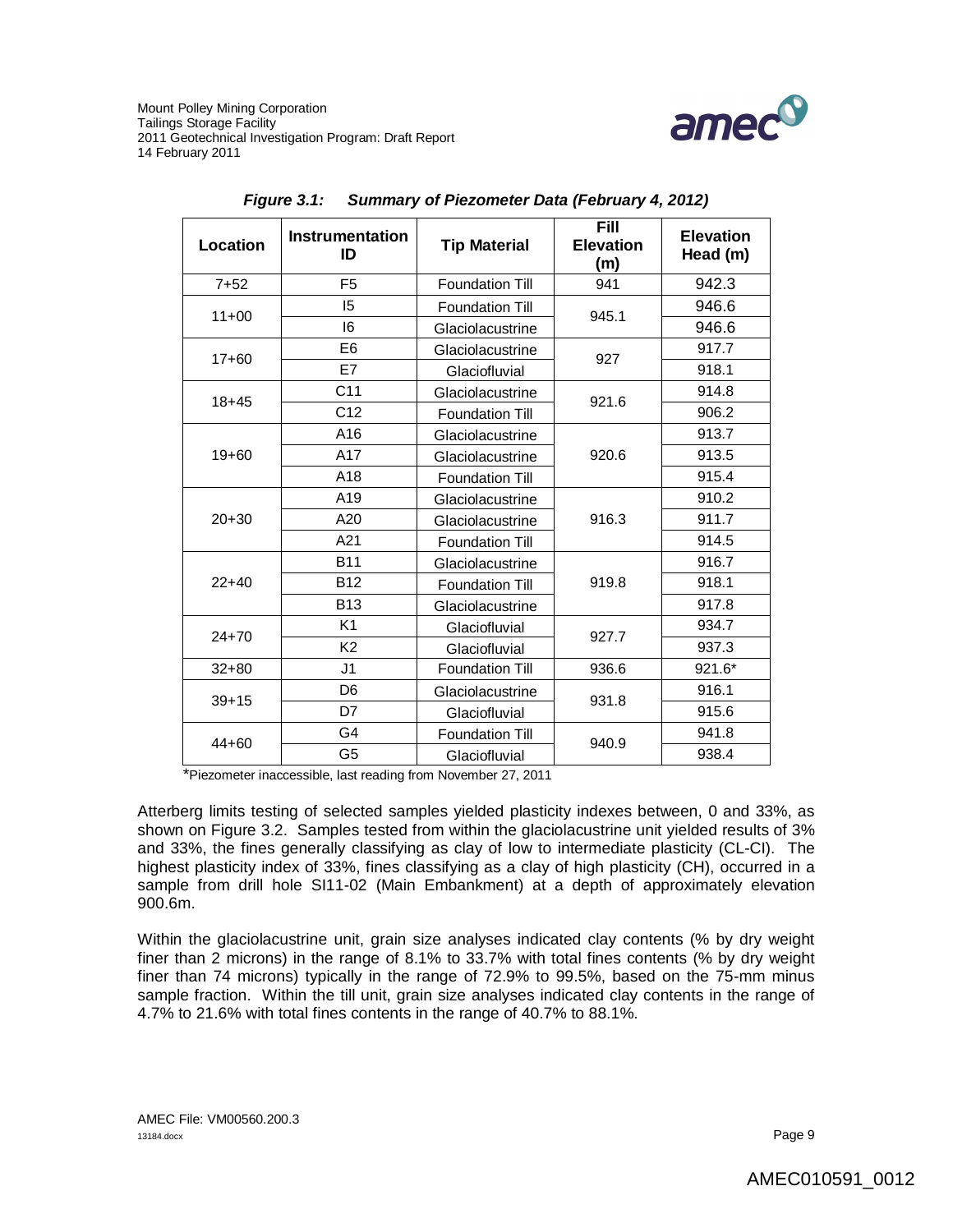





## **3.4 Key Results and Interpretation**

Key information obtained from the investigation is summarized below.

- 1. Main Embankment
	- a. Glaciolacustrine and glaciofluvial units exist between an upper and lower till unit, with thickness's ranging from approximately 5 to 33m.
- 2. Perimeter Embankment
	- a. Glaciolacustrine and glaciofluvial units exist within the glacial till units. At Stn 4+000 the thicknesses are approximately 3 to 4m, while at Stn 3+300 the thickness of the unit is approximately 4m. Glacial till was the only soil unit encountered in the drill hole at Stn 4+500.
- 3. South Embankment
	- a. Only a thin unit of glaciolacustrine soil, approximately 0.6m, was encountered within till foundation soils near Stn 1+100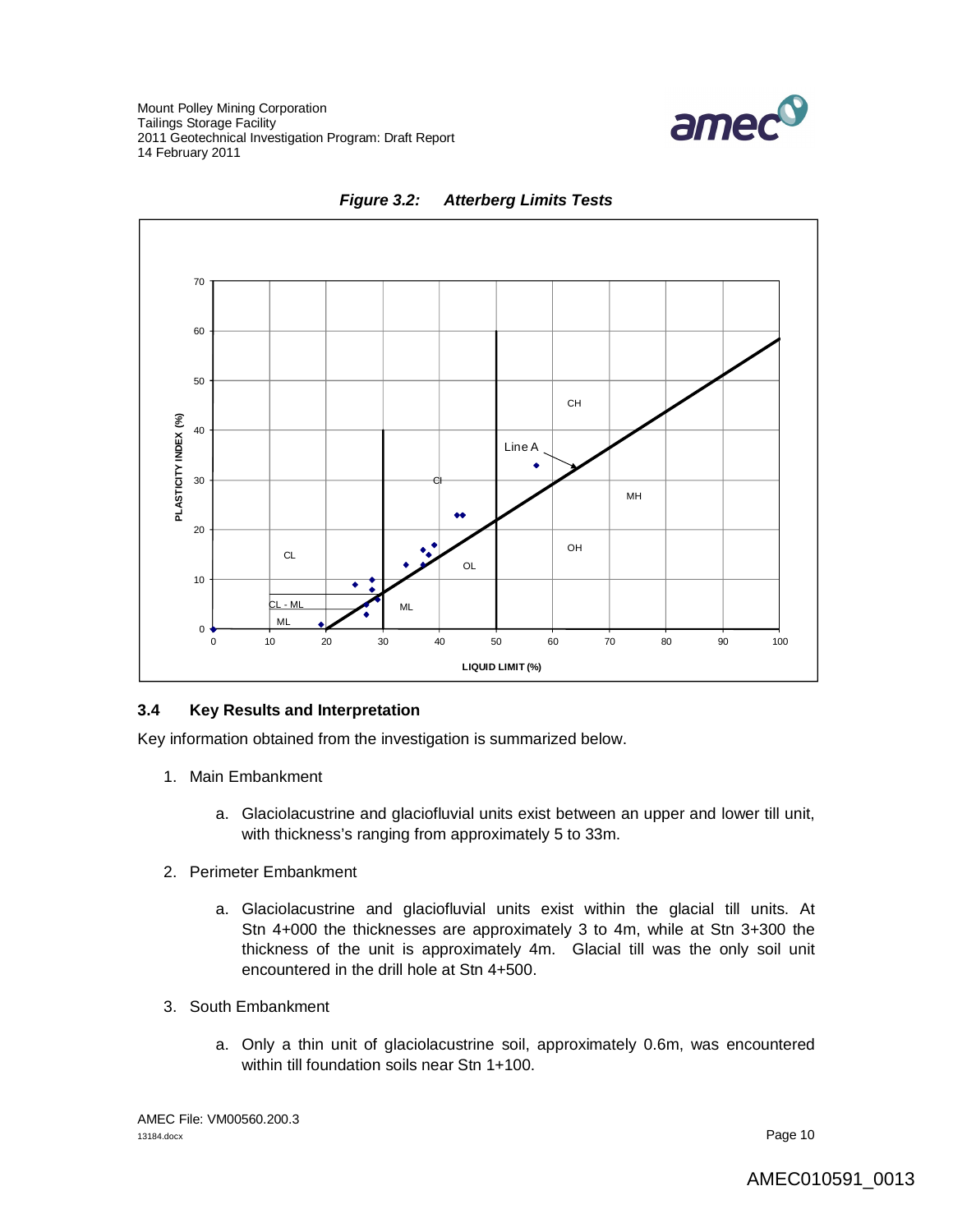

# **4.0 MONITORING WELLS**

The installation of four monitoring wells was completed during the site investigation, at the request of MPMC. In general, one deep and one shallow monitoring well were installed at each of the two drill sites, designated G1 and G2. Site G1 is located along the Bootjack Access road while G2 is located along the old Polley Lake pump road. The well locations are presented in Drawing 2011.11.

Drill hole logs describing the encountered soil stratigraphy and well installations are presented in Appendix E.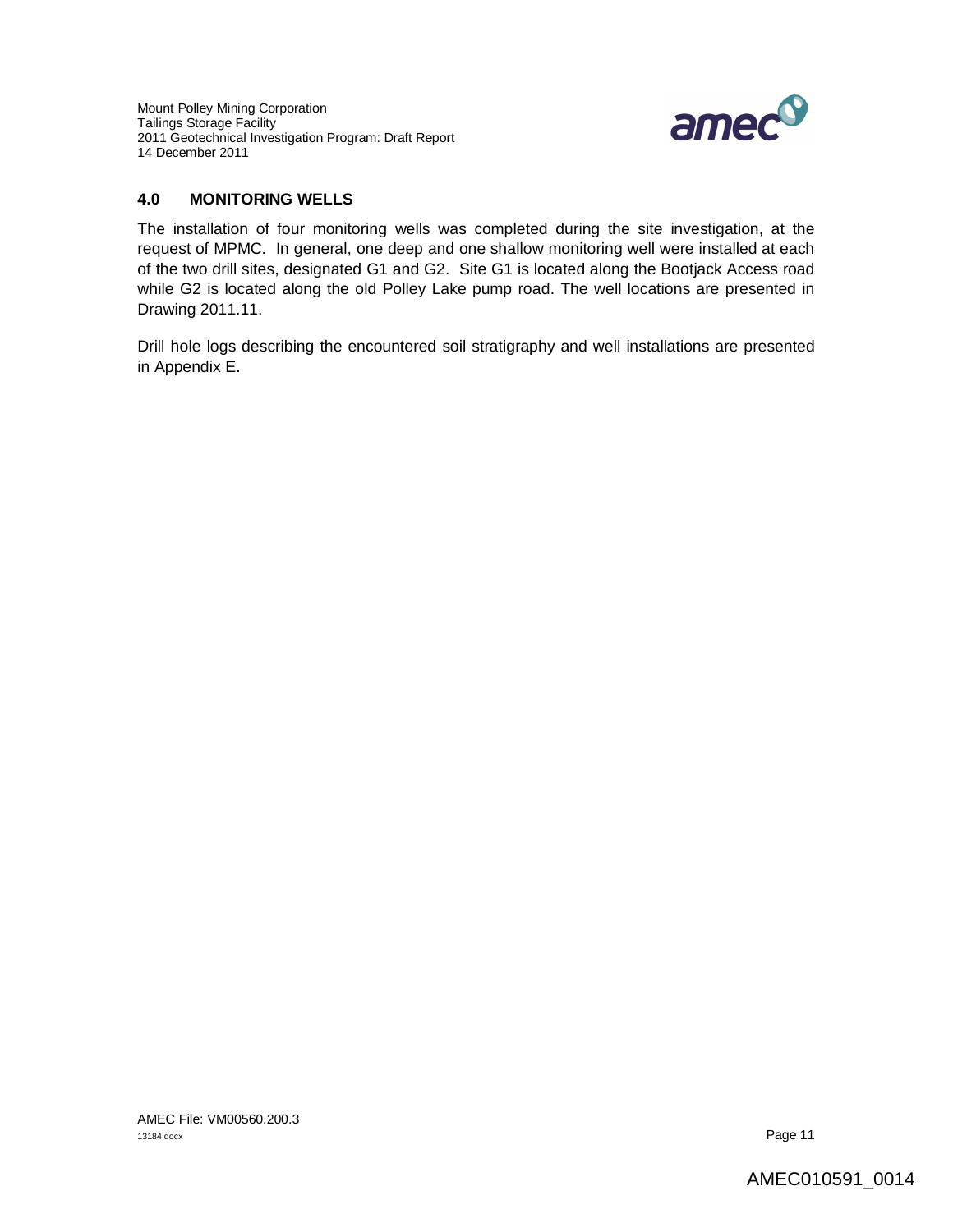

# **5.0 LIMITATIONS AND CLOSURE**

This report has been prepared for the exclusive use of Mount Polley Mining Corporation for specific application to the area within this report.

Any use which a third party makes of this report, or any reliance on or decisions made based on it, are the responsibility of such third parties. AMEC accepts no responsibility for damages, if any, suffered by any third party as a result of decisions made or actions based on this report. It has been prepared in accordance with generally accepted soil and foundation engineering practices. No other warranty, expressed or implied, is made.

Respectfully submitted,

**AMEC Earth & Environmental, a division of AMEC Americas Limited** *Reviewed by:*

Laura Wiebe, P.Eng. The Collection of the Cause of Todd E. Martin, P.Eng., P.Geo. Geotechnical Engineer **Principal Geotechnical Engineer** Principal Geotechnical Engineer

Daryl Dufault, P.Eng. Senior Geotechnical Engineer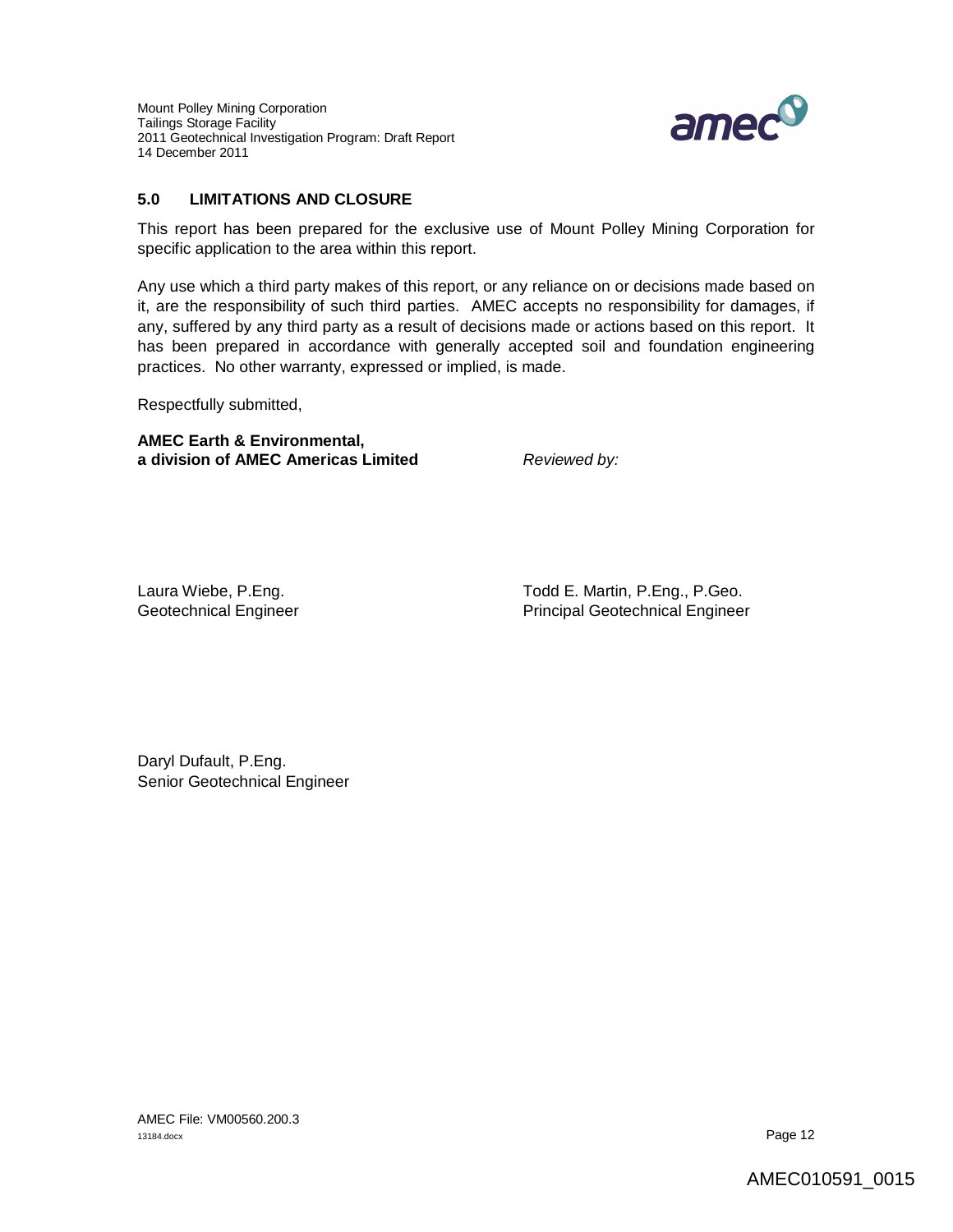

# **REFERENCES**

AMEC (2006). "Dam Safety Review Mt. Polley Mine - Tailings Storage Facility", December 2006.

AMEC (2011). "Mount Polley Mine Project - Tailings Storage Facility Instrumentation Review and Recommendations", June 14, 2011.

Knight Piesold Consulting, (2011), Report to Mount Polley Mining Corporation. "Tailings Storage Facility Report on 2010 Annual Inspection", Ref.No. VA101-1/29-1, 25 January 2011.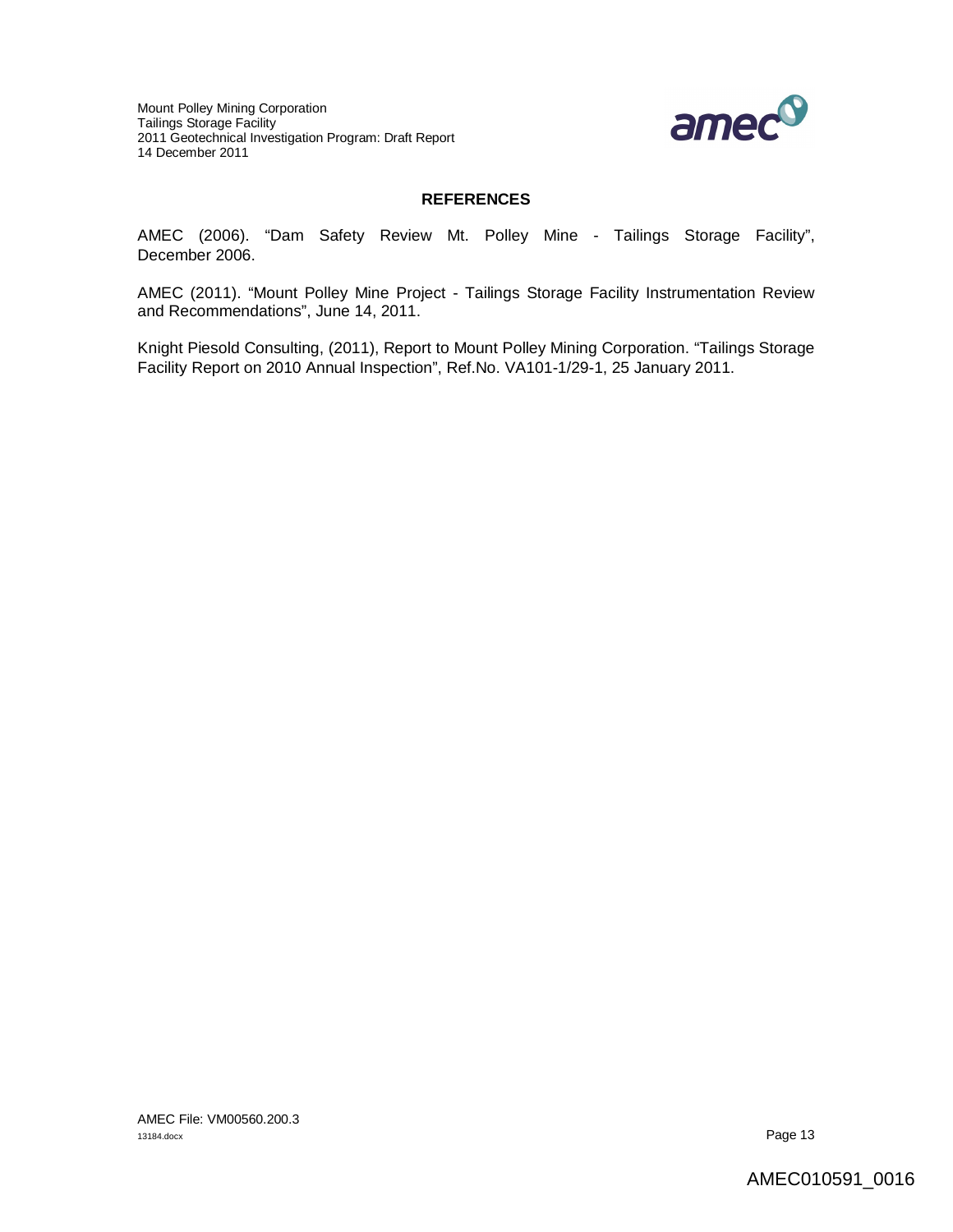

**DRAWINGS**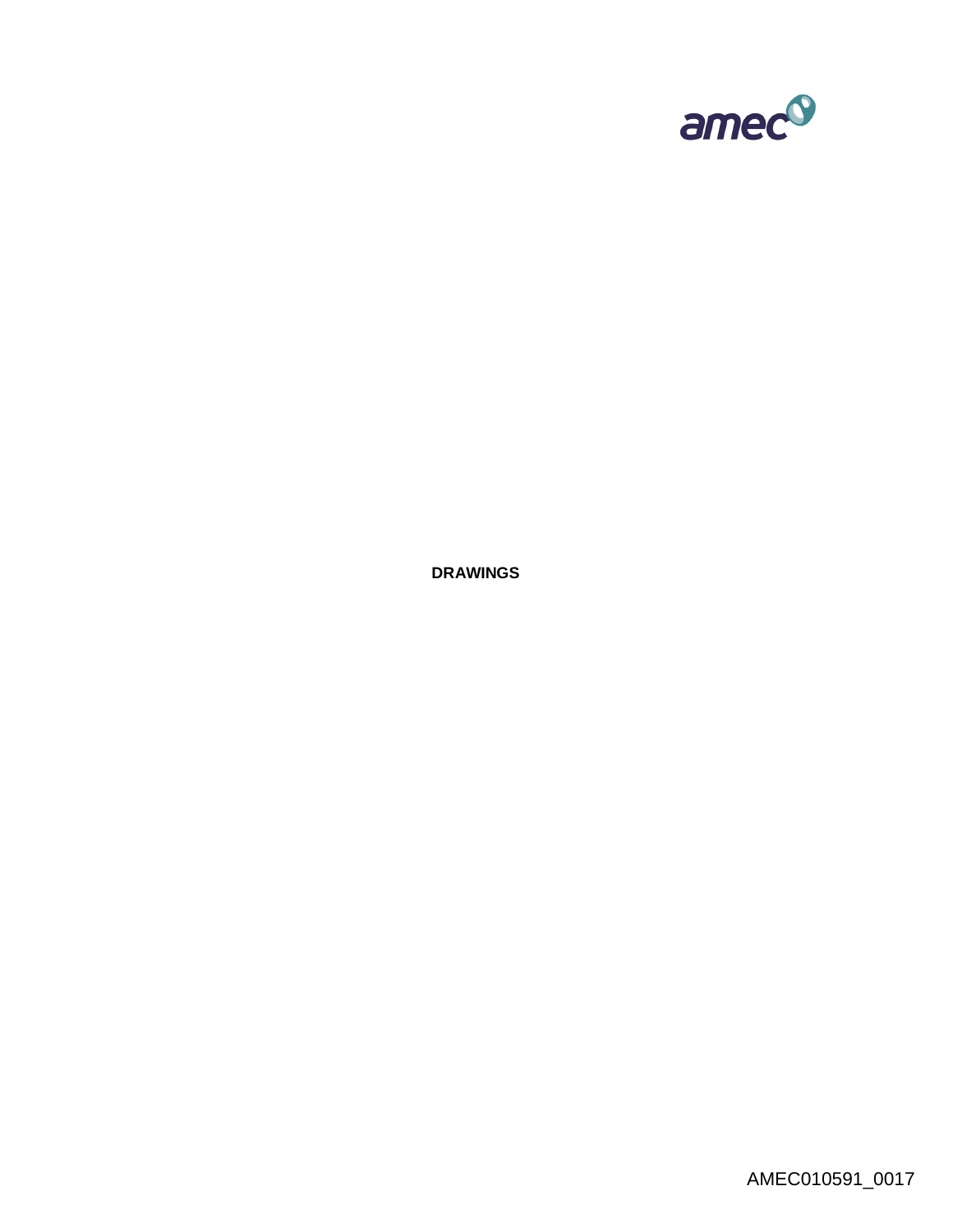

**APPENDIX A**

**2011 Laboratory Testing Data**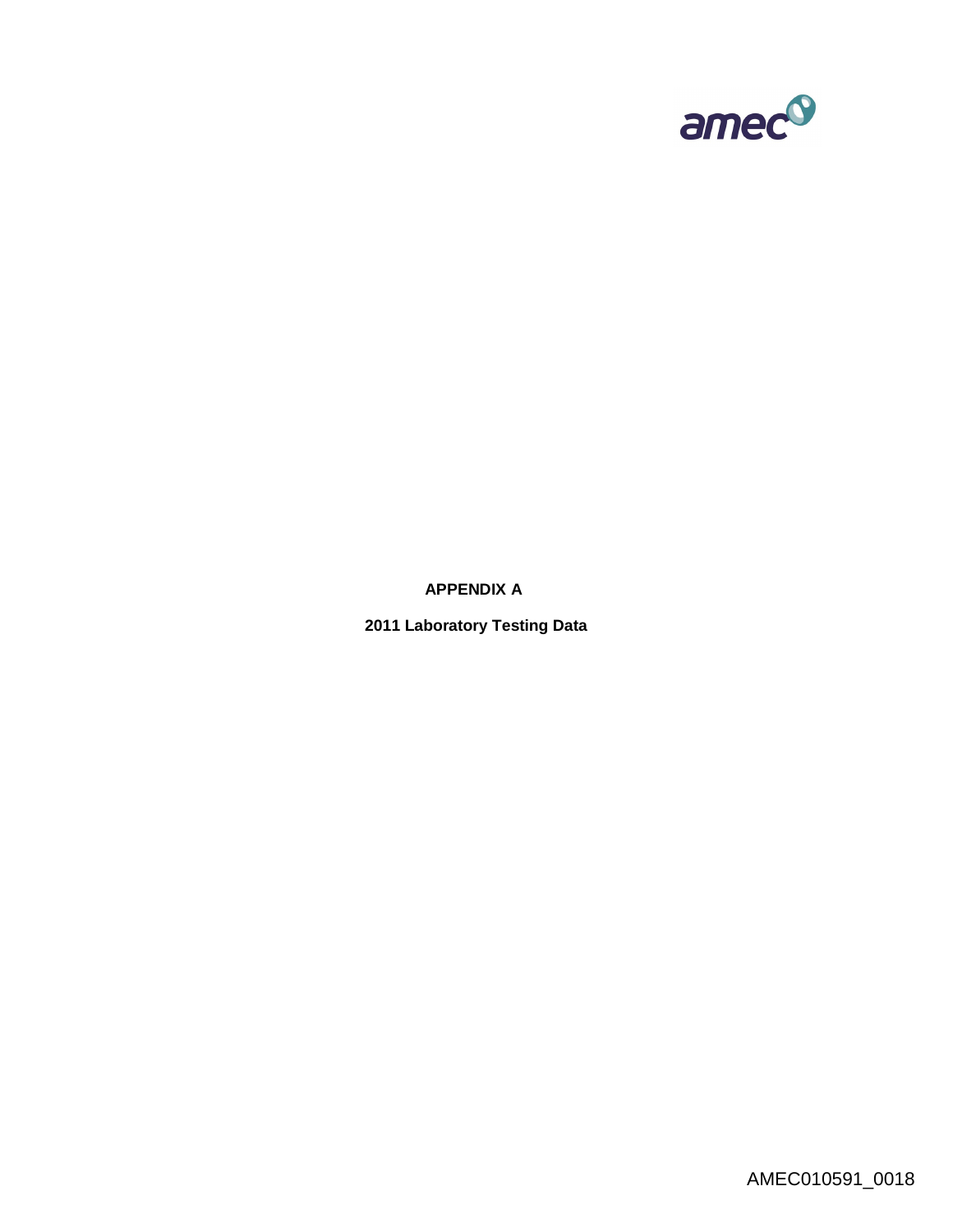

**APPENDIX B**

**2011 Borehole Site Investigation Logs**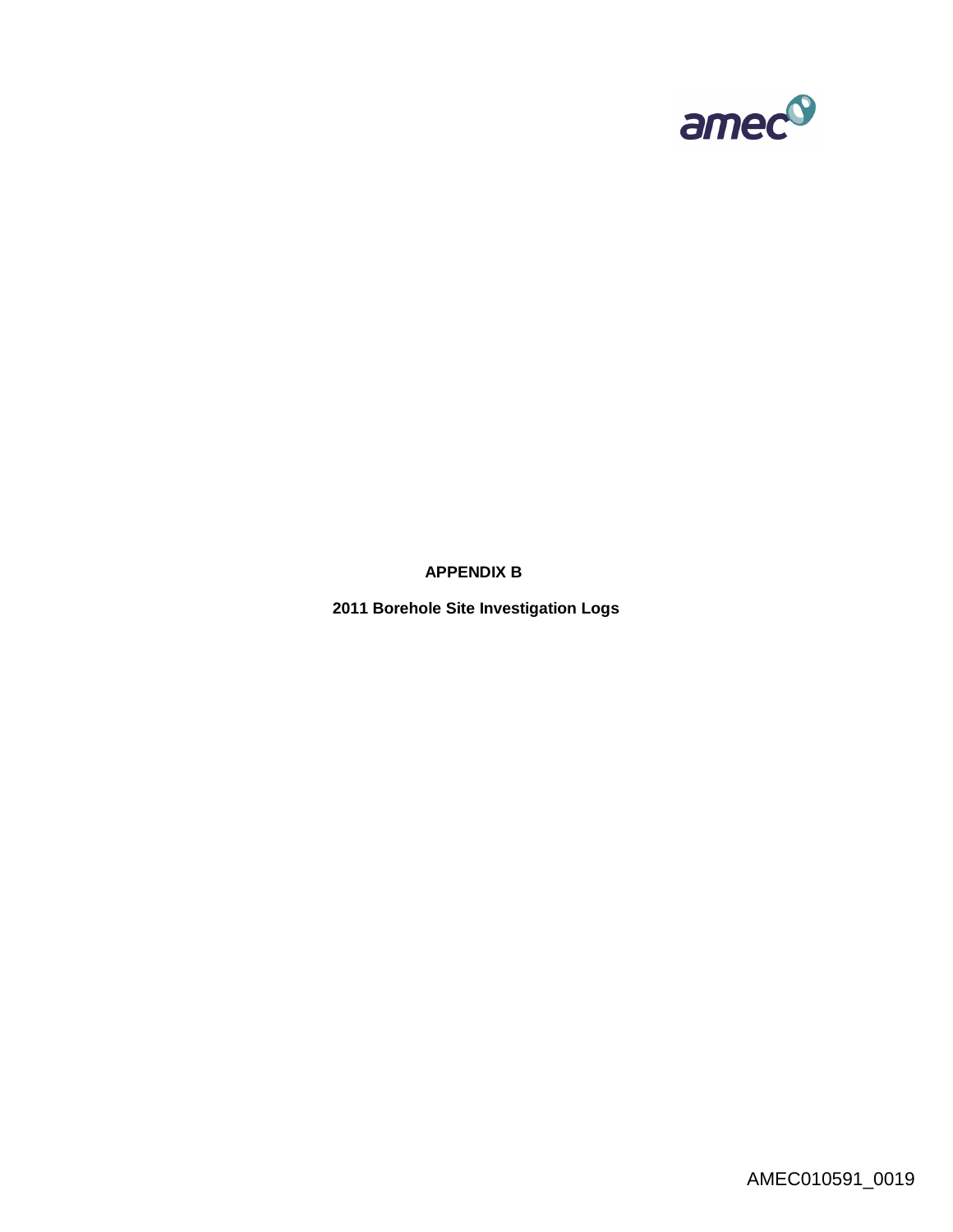

**APPENDIX C**

**Vibrating Wire Calibration Reports**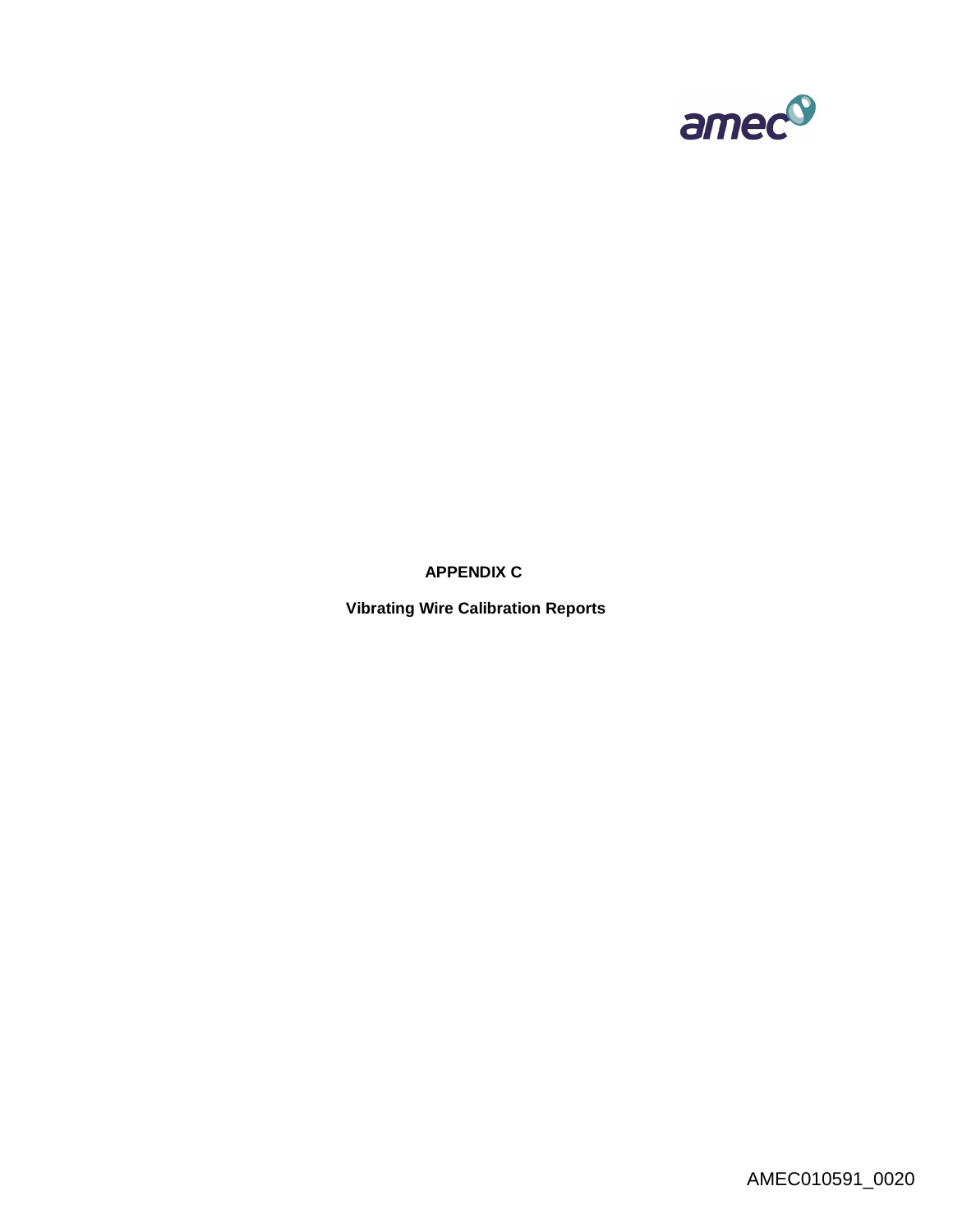

**APPENDIX D**

**Instrumentation Readings**